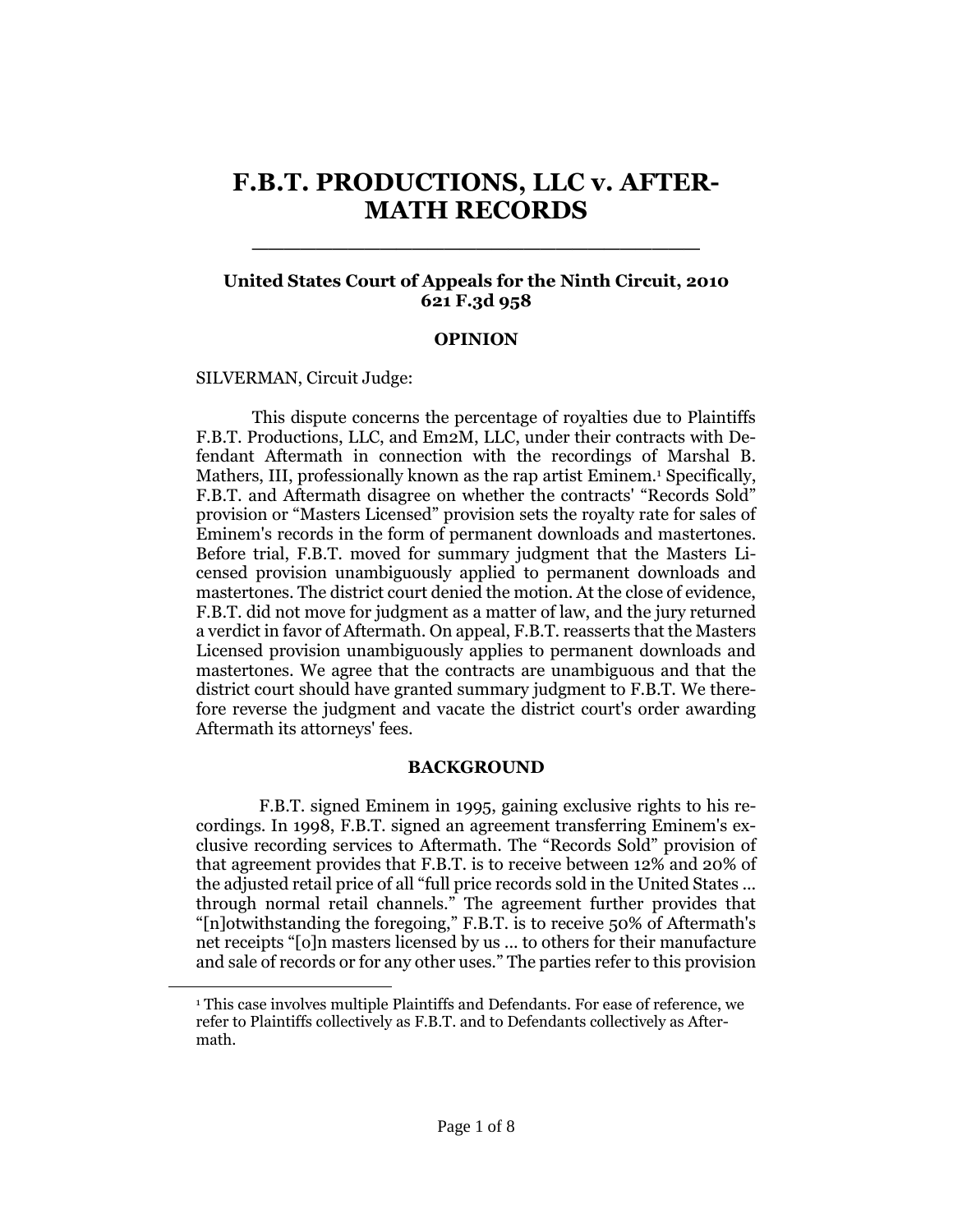as the "Masters Licensed" provision. The contract defines "master" as a "recording of sound, without or with visual images, which is used or useful in the recording, production or manufacture of records." The agreement does not contain a definition of the terms "licensed" or "normal retail channels."

In 2002, Aftermath's parent company, Defendant UMG Recordings, Inc., concluded an agreement with Apple Computer, Inc., that enabled UMG's sound recordings, including the Eminem masters, to be sold through Apple's iTunes store as permanent downloads. Permanent downloads are digital copies of recordings that, once downloaded over the Internet, remain on an end-user's computer or other device until deleted. The contract between UMG and Apple is but one example of the many agreements that Aftermath has concluded to sell sound recordings in digital formats since approximately 2001. Since 2003, Aftermath has also concluded contracts with major cellular telephone network carriers to sell sound recordings as mastertones, which are short clips of songs that can be purchased by users to signal incoming calls, popularly known as ringtones.

In 2003, F.B.T. and Aftermath entered into a new agreement that terminated the 1998 agreement. The 2003 agreement increased some royalty rates, but incorporated the wording of the Records Sold and Masters Licensed provisions from the 1998 agreement. In 2004, the parties amended the agreement to provide that "Sales of Albums by way of permanent download shall be treated as [U.S. Normal Retail Channel] Net Sales for the purposes of escalations." Escalations are increases in the royalty rate when total album sales surpass certain targets. The amendment further provides, "Except as specifically modified herein, the Agreement shall be unaffected and remain in full force and effect."

F.B.T. brought suit after a 2006 audit showed that Aftermath had been applying the Records Sold provision to calculate the royalties due to F.B.T. for sales of Eminem's recordings in the form of permanent downloads and mastertones. Before trial, F.B.T. moved for summary judgment that the Masters Licensed provision unambiguously applied to those sales. Aftermath cross-moved for summary judgment. It argued, in part, that the 2004 amendment showed that the parties intended the Records Sold provision to apply to permanent downloads.

After provisionally reviewing the undisputed extrinsic evidence, the district court concluded that the agreements were reasonably susceptible to either party's interpretation and denied both motions for summary judgment. At trial, only Aftermath moved for judgment as a matter of law at the close of the evidence. The court denied the motion. The jury returned a verdict in favor of Aftermath, and the district court awarded Aftermath its attorneys' fees of over \$2.4 million. F.B.T. timely appealed the district court's final judgment and award of attorneys' fees. We have jurisdiction pursuant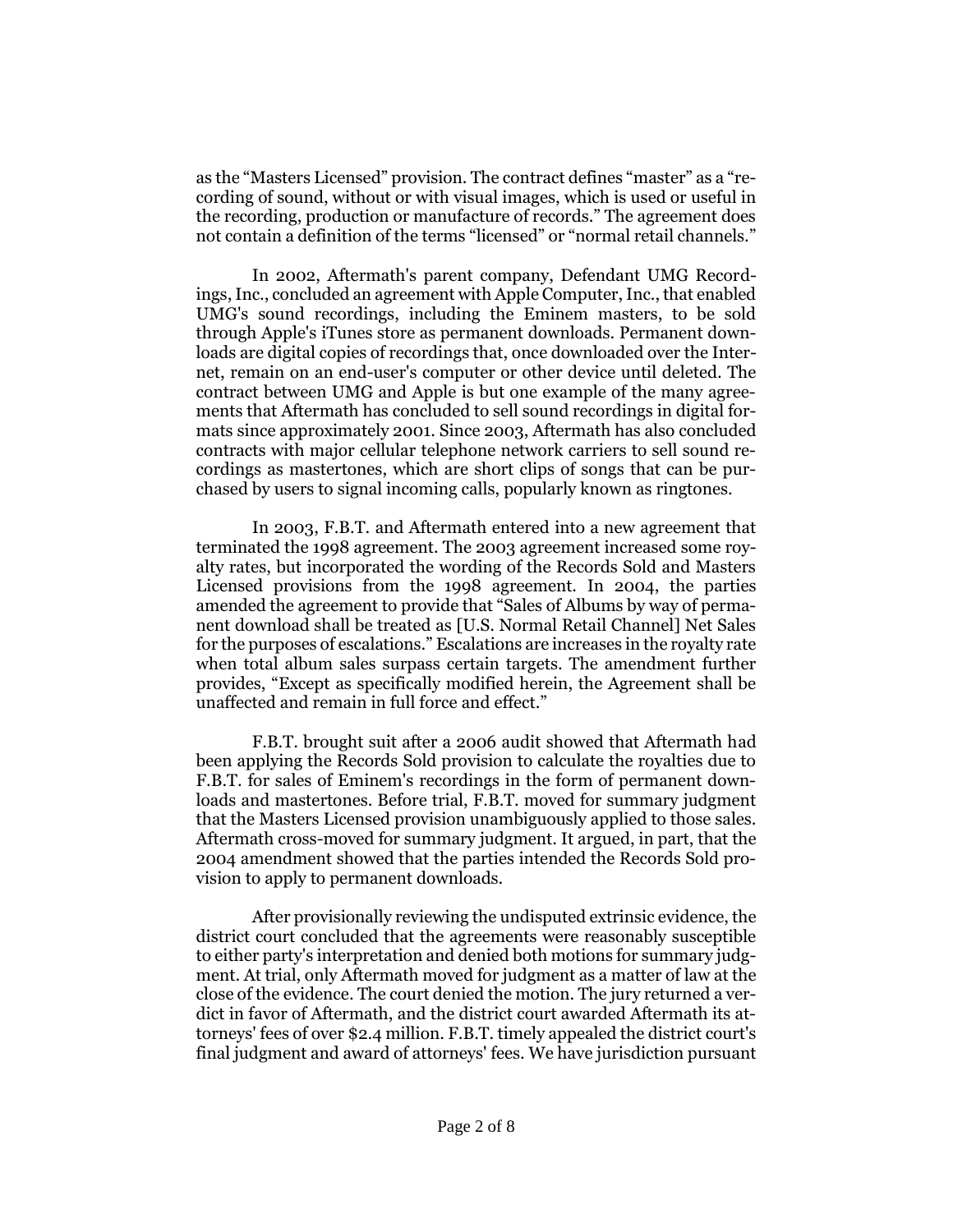to [28 U.S.C. § 1291](http://www.westlaw.com/Find/Default.wl?rs=dfa1.0&vr=2.0&DB=1000546&DocName=28USCAS1291&FindType=L) and we reverse.

#### **DISCUSSION**

## **I.** *F.B.T. Is Not Precluded from Arguing that the Masters Licensed Provision Unambiguously Applies to Permanent Downloads and Mastertones.*

….

Just as in *[Wilson,](http://www.westlaw.com/Find/Default.wl?rs=dfa1.0&vr=2.0&FindType=Y&SerialNum=1990125406)* we may review the district court's determination that the contracts in this case are ambiguous. Under California law, "[t]he language of a contract is to govern its interpretation, if the language is clear and explicit, and does not involve an absurdity." [Cal. Civ.Code § 1638.](http://www.westlaw.com/Find/Default.wl?rs=dfa1.0&vr=2.0&DB=1000200&DocName=CACIS1638&FindType=L) Parol evidence is properly admitted to construe a contract only when its language is ambiguous.

The decision whether to admit parol evidence involves a two-step process. First, the court provisionally receives (without actually admitting) all credible evidence concerning the parties' intentions to determine "ambiguity," i.e., whether the language is "reasonably susceptible" to the interpretation urged by a party. If in light of the extrinsic evidence the court decides the language is "reasonably susceptible" to the interpretation urged, the extrinsic evidence is then admitted to aid in the second step-interpreting the contract.

*[Winet v. Price,](http://www.westlaw.com/Find/Default.wl?rs=dfa1.0&vr=2.0&DB=3484&FindType=Y&ReferencePositionType=S&SerialNum=1992062480&ReferencePosition=557)* [4 Cal.App.4th 1159, 6 Cal.Rptr.2d 554, 557 \(1992\).](http://www.westlaw.com/Find/Default.wl?rs=dfa1.0&vr=2.0&DB=3484&FindType=Y&ReferencePositionType=S&SerialNum=1992062480&ReferencePosition=557) Despite the trial court's provisional review of extrinsic evidence, its determination of whether an ambiguity exists remains "a question of law, subject to independent review on appeal." *[Wolf,](http://www.westlaw.com/Find/Default.wl?rs=dfa1.0&vr=2.0&DB=7047&FindType=Y&ReferencePositionType=S&SerialNum=2004078032&ReferencePosition=656)* [8 Cal.Rptr.3d at 656;](http://www.westlaw.com/Find/Default.wl?rs=dfa1.0&vr=2.0&DB=7047&FindType=Y&ReferencePositionType=S&SerialNum=2004078032&ReferencePosition=656) *see also [City of](http://www.westlaw.com/Find/Default.wl?rs=dfa1.0&vr=2.0&DB=4645&FindType=Y&ReferencePositionType=S&SerialNum=2015870135&ReferencePosition=156)  [Hope Nat'l Med. Ctr. v. Genentech, Inc.,](http://www.westlaw.com/Find/Default.wl?rs=dfa1.0&vr=2.0&DB=4645&FindType=Y&ReferencePositionType=S&SerialNum=2015870135&ReferencePosition=156)* [43 Cal.4th 375, 75 Cal.Rptr.3d 333,](http://www.westlaw.com/Find/Default.wl?rs=dfa1.0&vr=2.0&DB=4645&FindType=Y&ReferencePositionType=S&SerialNum=2015870135&ReferencePosition=156)  [181 P.3d 142, 156 \(2008\)](http://www.westlaw.com/Find/Default.wl?rs=dfa1.0&vr=2.0&DB=4645&FindType=Y&ReferencePositionType=S&SerialNum=2015870135&ReferencePosition=156) (stating that contract interpretation is a question of law for the court "when it is based on the words of the instrument alone [or] when there is no conflict in the extrinsic evidence").

Here, F.B.T. moved for summary judgment that the Masters Licensed provision unambiguously applied to permanent downloads and mastertones. The district court denied F.B.T.'s motion because it determined that the agreements were reasonably susceptible to Aftermath's contrary interpretation that the Records Sold provision applied. That determination was on a "question of law," *Wolf*, [8 Cal.Rptr.3d at 656,](http://www.westlaw.com/Find/Default.wl?rs=dfa1.0&vr=2.0&DB=7047&FindType=Y&ReferencePositionType=S&SerialNum=2004078032&ReferencePosition=656) that if decided in F.B.T.'s favor "would have required the district court to grant the [summary judgment] motion," *[Banuelos,](http://www.westlaw.com/Find/Default.wl?rs=dfa1.0&vr=2.0&DB=506&FindType=Y&ReferencePositionType=S&SerialNum=2004915066&ReferencePosition=902)* [382 F.3d at 902.](http://www.westlaw.com/Find/Default.wl?rs=dfa1.0&vr=2.0&DB=506&FindType=Y&ReferencePositionType=S&SerialNum=2004915066&ReferencePosition=902) We may therefore review the district court's denial of summary judgment despite full trial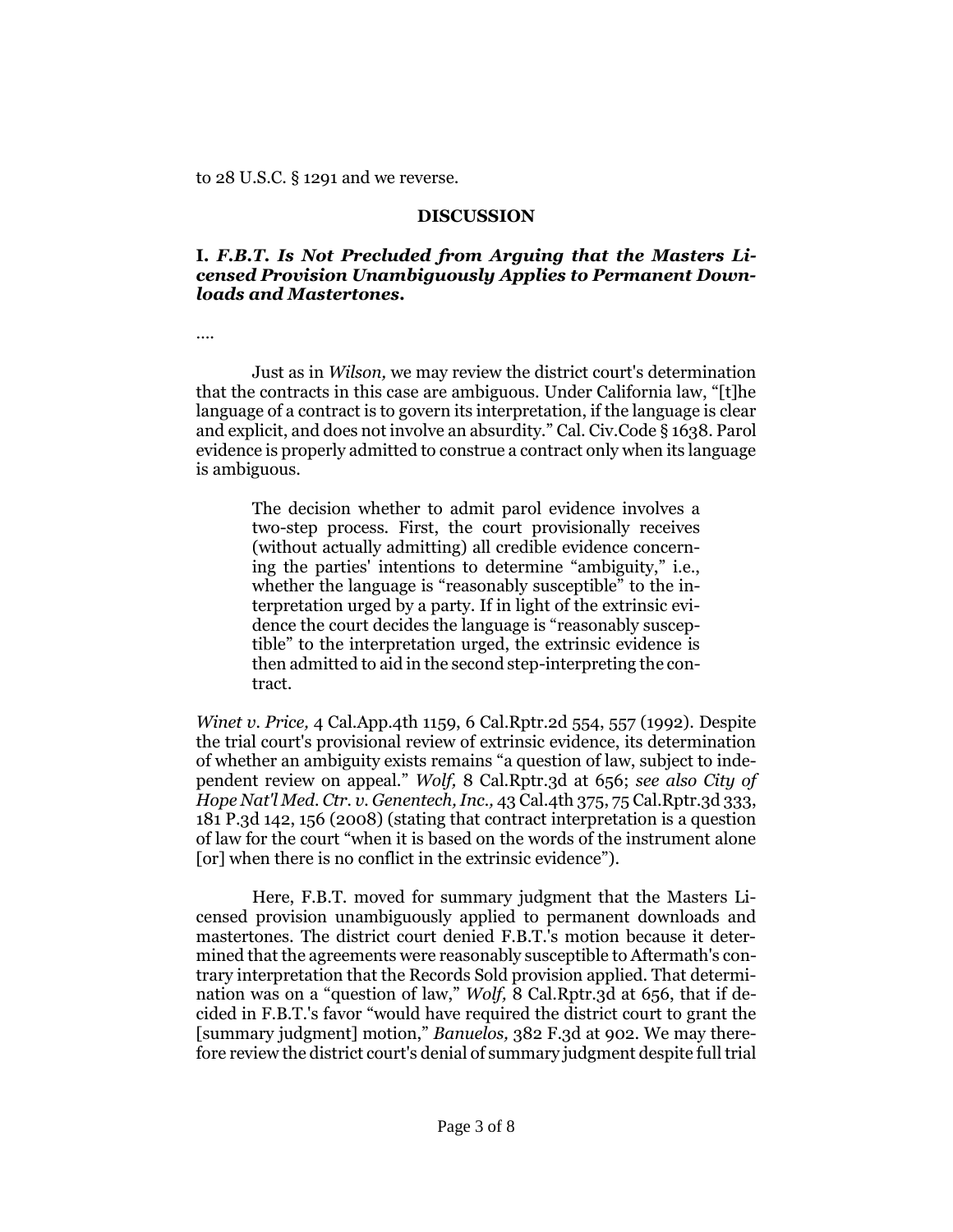on the merits.

### **II.** *The District Court Erred in Determining that the Contracts Were Ambiguous.*

Turning to the agreements in question, the Records Sold provision contains the royalty rate for "full price records sold in the United States ... through normal retail channels." On summary judgment, Aftermath argued that the Records Sold provision applied because permanent downloads and mastertones are records, and because iTunes and other digital music providers are normal retail channels in the United States.

However, the agreements also provide that "notwithstanding" the Records Sold provision, F.B.T. is to receive a 50% royalty on "masters licensed by [Aftermath] ... to others for their manufacture and sale of records or for any other uses." The parties' use of the word "notwithstanding" plainly indicates that even if a transaction arguably falls within the scope of the Records Sold provision, F.B.T. is to receive a 50% royalty if Aftermath licenses an Eminem master to a third party for "any" use. A contractual term is not ambiguous just because it is broad. Here, the Masters Licensed provision explicitly applies to (1) masters (2) that are licensed to third parties for the manufacture of records "or for any other uses," (3) "notwithstanding" the Record Sold provision. This provision is admittedly broad, but it is not unclear or ambiguous.

Accordingly, to determine whether the Masters Licensed provision applies, we must decide whether Aftermath licensed the Eminem masters to third parties. Aftermath argues that there was no evidence that it or F.B.T. used the term "licensed" in a technical sense. *See* [Cal. Civ.Code §](http://www.westlaw.com/Find/Default.wl?rs=dfa1.0&vr=2.0&DB=1000200&DocName=CACIS1644&FindType=L)  [1644](http://www.westlaw.com/Find/Default.wl?rs=dfa1.0&vr=2.0&DB=1000200&DocName=CACIS1644&FindType=L) ("The words of a contract are to be understood in their ordinary and popular sense, rather than according to their strict legal meaning; unless used by the parties in a technical sense...."). In the ordinary sense of the word, a license is simply "permission to act." WEBSTER'S THIRD NEW INTERNATIONAL DICTIONARY OF THE ENGLISH LANGUAGE 1304 (2002). Aftermath did not dispute that it entered into agreements that permitted iTunes, cellular phone carriers, and other third parties to use its sound recordings to produce and sell permanent downloads and mastertones. Those agreements therefore qualify as licenses under Aftermath's own proposed construction of the term.

The conclusion that Aftermath licensed the Eminem masters to third parties also comports well with and finds additional support in federal copyright law. When one looks to the Copyright Act, the terms "license" and "sale" have well differentiated meanings, and the differences between the two play an important role in the overall structures and policies that govern artistic rights. For example, under the language of the Act and the Supreme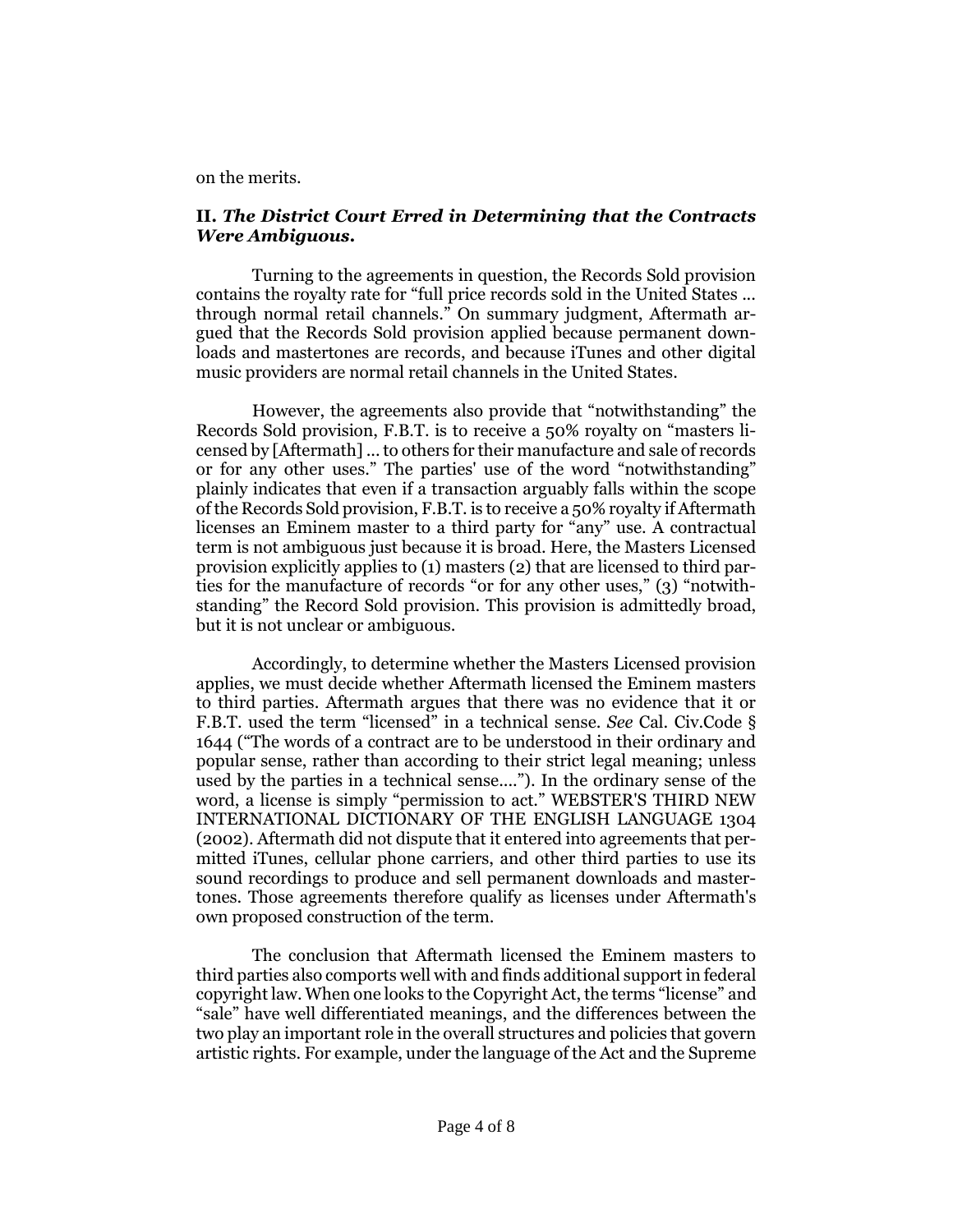Court's interpretations, a "sale" of a work may either be a transfer in title of an individual copy of a work, or a sale of all exclusive intellectual property rights in a work. *See* [17 U.S.C. § 109](http://www.westlaw.com/Find/Default.wl?rs=dfa1.0&vr=2.0&DB=1000546&DocName=17USCAS109&FindType=L) (describing the "first sale" doctrine); *[Quality King Distribs. v. L'anza Research Int'l,](http://www.westlaw.com/Find/Default.wl?rs=dfa1.0&vr=2.0&DB=708&FindType=Y&SerialNum=1998065033)* [523 U.S. 135, 145, 118 S.Ct.](http://www.westlaw.com/Find/Default.wl?rs=dfa1.0&vr=2.0&DB=708&FindType=Y&SerialNum=1998065033)  [1125, 140 L.Ed.2d 254 \(1998\)](http://www.westlaw.com/Find/Default.wl?rs=dfa1.0&vr=2.0&DB=708&FindType=Y&SerialNum=1998065033) (describing the transfer of an individual copy of a work as a sale); *see also* 3-10 NIMMER ON COPYRIGHT § 10.02 (2009) (describing a transfer of all ownership in a copyright as a sale).

There is no dispute that Aftermath was at all relevant times the owner of the copyrights to the Eminem recordings at issue in this case, having obtained those rights through the recording contracts in exchange for specified royalty payments. Pursuant to its agreements with Apple and other third parties, however, Aftermath did not "sell" anything to the download distributors. The download distributors did not obtain title to the digital files. The ownership of those files remained with Aftermath, Aftermath reserved the right to regain possession of the files at any time, and Aftermath obtained recurring benefits in the form of payments based on the volume of downloads.

Much as [Section 109](http://www.westlaw.com/Find/Default.wl?rs=dfa1.0&vr=2.0&DB=1000546&DocName=17USCAS109&FindType=L) describes a "sale" under the "first sale" doctrine, various other sections of the Copyright Act illuminate the meaning of the term "license." For example, [section 114\(f\)](http://www.westlaw.com/Find/Default.wl?rs=dfa1.0&vr=2.0&DB=1000546&DocName=17USCAS114&FindType=L&ReferencePositionType=T&ReferencePosition=SP_ae0d0000c5150), titled "Licenses for Certain Nonexempt Transmissions," describes the statutory authorization for a third party to exercise public performance rights that otherwise remain the exclusive rights of a copyright holder and defines this authorization as a "license." [17 U.S.C. § 114\(f\);](http://www.westlaw.com/Find/Default.wl?rs=dfa1.0&vr=2.0&DB=1000546&DocName=17USCAS114&FindType=L&ReferencePositionType=T&ReferencePosition=SP_ae0d0000c5150) *see also* [17 U.S.C. §§ 111\(a\),](http://www.westlaw.com/Find/Default.wl?rs=dfa1.0&vr=2.0&DB=1000546&DocName=17USCAS111&FindType=L&ReferencePositionType=T&ReferencePosition=SP_8b3b0000958a4) [114\(d\)\(2\).](http://www.westlaw.com/Find/Default.wl?rs=dfa1.0&vr=2.0&DB=1000546&DocName=17USCAS114&FindType=L&ReferencePositionType=T&ReferencePosition=SP_4be3000003be5) [Section](http://www.westlaw.com/Find/Default.wl?rs=dfa1.0&vr=2.0&DB=1000546&DocName=17USCAS115&FindType=L)  [115](http://www.westlaw.com/Find/Default.wl?rs=dfa1.0&vr=2.0&DB=1000546&DocName=17USCAS115&FindType=L), titled "Scope of Exclusive Rights in Nondramatic Musical Works: Compulsory License for Making and Distributing Phonorecords," refers directly to the statutory authorization for artists to exercise the copyright owner's right to make and distribute phonorecord "covers" as a license, but again makes it clear that title remains with the copyright owner. [17 U.S.C. § 115.](http://www.westlaw.com/Find/Default.wl?rs=dfa1.0&vr=2.0&DB=1000546&DocName=17USCAS115&FindType=L)

Under our case law interpreting and applying the Copyright Act, too, it is well settled that where a copyright owner transfers a copy of copyrighted material, retains title, limits the uses to which the material may be put, and is compensated periodically based on the transferee's exploitation of the material, the transaction is a license. *See, e.g., [Wall Data Inc. v. Los](http://www.westlaw.com/Find/Default.wl?rs=dfa1.0&vr=2.0&DB=506&FindType=Y&ReferencePositionType=S&SerialNum=2009170406&ReferencePosition=785)  [Angeles County Sheriff's Dep't,](http://www.westlaw.com/Find/Default.wl?rs=dfa1.0&vr=2.0&DB=506&FindType=Y&ReferencePositionType=S&SerialNum=2009170406&ReferencePosition=785)* [447 F.3d 769, 785 \(9th Cir.2006\);](http://www.westlaw.com/Find/Default.wl?rs=dfa1.0&vr=2.0&DB=506&FindType=Y&ReferencePositionType=S&SerialNum=2009170406&ReferencePosition=785) *[MAI Sys.](http://www.westlaw.com/Find/Default.wl?rs=dfa1.0&vr=2.0&DB=350&FindType=Y&SerialNum=1993084519)  [Corp. v. Peak Computer, Inc.,](http://www.westlaw.com/Find/Default.wl?rs=dfa1.0&vr=2.0&DB=350&FindType=Y&SerialNum=1993084519)* [991 F.2d 511 \(9th Cir.1993\);](http://www.westlaw.com/Find/Default.wl?rs=dfa1.0&vr=2.0&DB=350&FindType=Y&SerialNum=1993084519) *[United States v.](http://www.westlaw.com/Find/Default.wl?rs=dfa1.0&vr=2.0&DB=350&FindType=Y&ReferencePositionType=S&SerialNum=1977104298&ReferencePosition=1190)  [Wise,](http://www.westlaw.com/Find/Default.wl?rs=dfa1.0&vr=2.0&DB=350&FindType=Y&ReferencePositionType=S&SerialNum=1977104298&ReferencePosition=1190)* [550 F.2d 1180, 1190-91 \(9th Cir.1977\);](http://www.westlaw.com/Find/Default.wl?rs=dfa1.0&vr=2.0&DB=350&FindType=Y&ReferencePositionType=S&SerialNum=1977104298&ReferencePosition=1190) *[Hampton v. Paramount Pic](http://www.westlaw.com/Find/Default.wl?rs=dfa1.0&vr=2.0&DB=350&FindType=Y&ReferencePositionType=S&SerialNum=1960113240&ReferencePosition=103)[tures Corp.,](http://www.westlaw.com/Find/Default.wl?rs=dfa1.0&vr=2.0&DB=350&FindType=Y&ReferencePositionType=S&SerialNum=1960113240&ReferencePosition=103)* [279 F.2d 100, 103 \(9th Cir.1960\).](http://www.westlaw.com/Find/Default.wl?rs=dfa1.0&vr=2.0&DB=350&FindType=Y&ReferencePositionType=S&SerialNum=1960113240&ReferencePosition=103)

It is easily gleaned from these sources of federal copyright law that a license is an authorization by the copyright owner to enable another party to engage in behavior that would otherwise be the exclusive right of the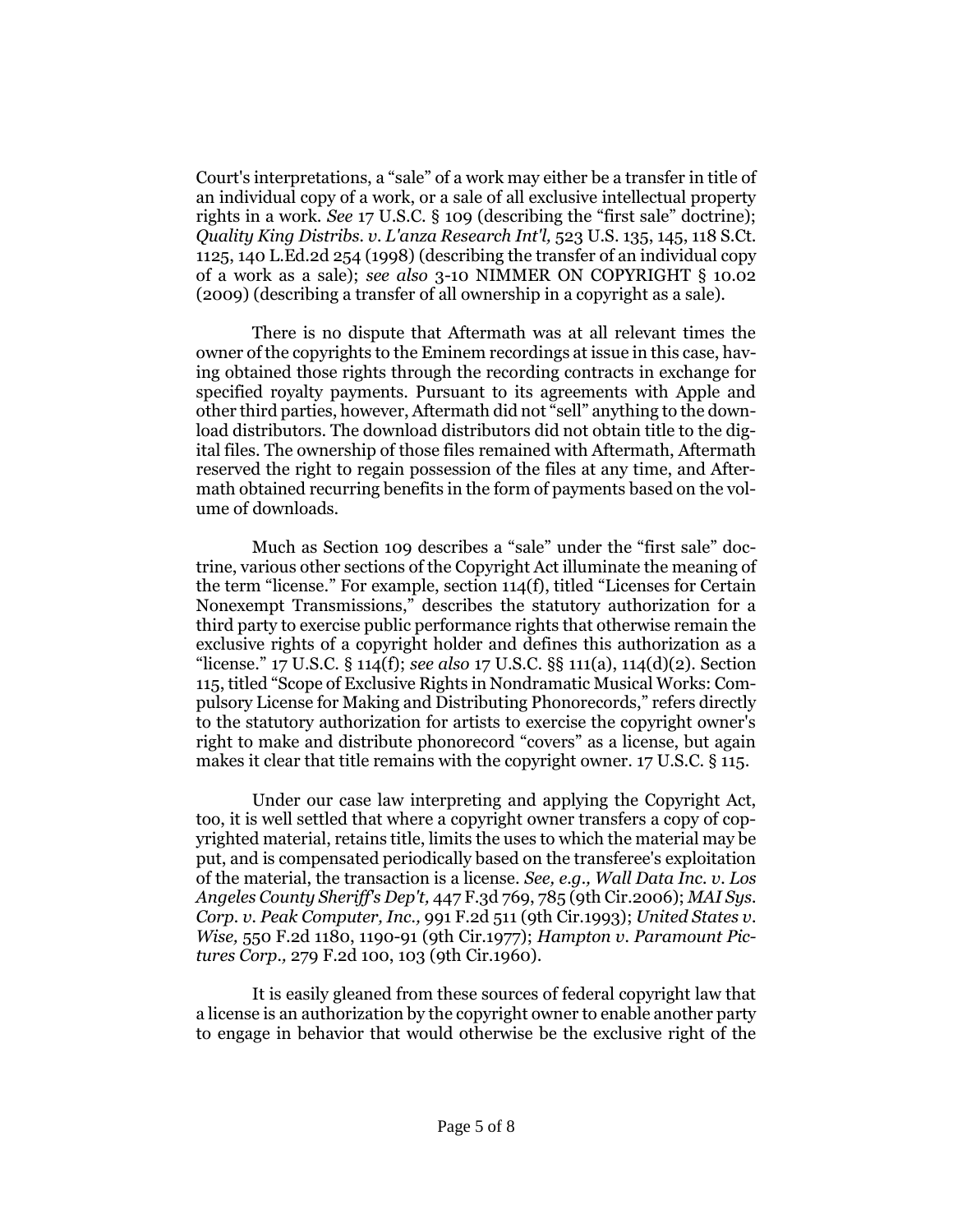copyright owner, but without transferring title in those rights. This permission can be granted for the copyright itself, for the physical media containing the copyrighted work, or for both the copyright and the physical media.

When the facts of this case are viewed through the lens of federal copyright law, it is all the more clear that Aftermath's agreements with the third-party download vendors are "licenses" to use the Eminem master recordings for specific purposes authorized thereby--i.e., to create and distribute permanent downloads and mastertones--in exchange for periodic payments based on the volume of downloads, without any transfer in title of Aftermath's copyrights to the recordings. Thus, federal copyright law supports and reinforces our conclusion that Aftermath's agreements permitting third parties to use its sound recordings to produce and sell permanent downloads and mastertones are licenses.

Furthermore, the sound recordings that Aftermath provided to third parties qualify as masters. The contracts define a "master" as a "recording of sound ... which is used or useful in the recording, production or manufacture of records." Aftermath admitted that permanent downloads and mastertones are records. The sound recordings that Aftermath supplied to third parties were "used or useful" in the production of permanent downloads and mastertones, so those sound recordings were masters. Because Aftermath permitted third parties to use the Eminem masters to produce and sell records, in the form of permanent downloads and mastertones, F.B.T. is entitled to a 50% royalty under the plain terms of the agreements.

Aftermath argues that the 2004 amendment to the agreements clarified that the Records Sold provision sets the royalty for permanent downloads. However, the 2004 amendment states only that albums sold as permanent downloads are to be counted "for purposes of escalations" under the Records Sold provision, and that "[e]xcept as specifically modified herein, the Agreement shall be unaffected and remain in full force and effect." Read in context, the plain language of the amendment provides that sales of permanent downloads by third parties count towards escalations on the royalty owed when Aftermath itself sells records through normal retail channels. It does not state, and in no way implies, that the royalty rate for the sale of the permanent downloads by third parties is set by the Records Sold provision.

Nor did any of the evidence regarding industry custom or the parties' course of performance support Aftermath's interpretation that the Records Sold provision applies. Aftermath's expert explained that the Masters Licensed provision had in the past been applied "only to compilation records and incorporation into movies, TV shows, and commercials." It was, however, undisputed that permanent downloads and mastertones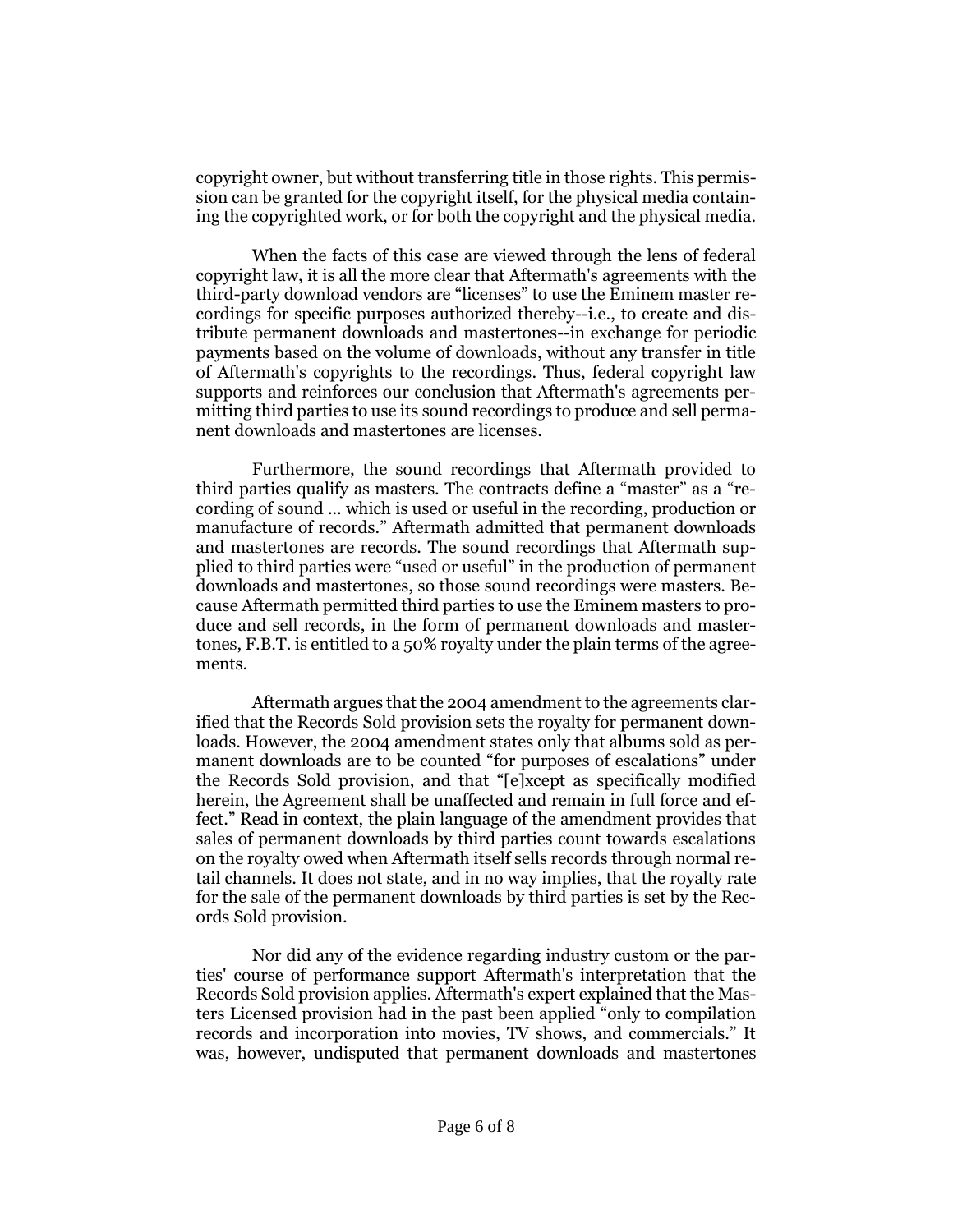only came into existence from 2001 to 2003. Consequently, the fact that the Masters Licensed provision had never previously been applied to those forms of licensing is immaterial. There is no indication that the parties intended to confine the contract to the state of the industry in 1998. To the contrary, the contract contemplated advances in technology. It provided that Aftermath had the right to exploit the "masters in any and all forms of media now known and hereinafter developed." Aftermath's evidence of how the Masters Licensed provision had been applied in the past therefore did not cast doubt on its application to permanent downloads and mastertones.

Furthermore, Aftermath renewed its agreement with F.B.T. in 2003, by which time permanent downloads and mastertones were coming into existence. Aftermath argued that subsequent to renewal, F.B.T. had "never objected to Defendants' payment of royalties under the Records Sold provision until the auditor raised the issue in 2006." However, Aftermath provided no evidence that F.B.T. knowingly acquiesced to payment under the Records Sold provision between 2003 and 2006. It showed that F.B.T. had received statements that included royalties for permanent downloads and mastertones, but it was uncontroverted that F.B.T. did not audit those royalty statements until 2006. F.B.T. had no obligation to audit the statements any earlier than it did, and it immediately raised the issue with Aftermath after the audit. Accordingly, Aftermath cannot use F.B.T.'s lack of objection to payments made before 2006 to prove how it interpreted the agreements. *See [Barnhart Aircraft v. Preston,](http://www.westlaw.com/Find/Default.wl?rs=dfa1.0&vr=2.0&DB=660&FindType=Y&ReferencePositionType=S&SerialNum=1931119761&ReferencePosition=22)* [212 Cal. 19, 297 P. 20, 22](http://www.westlaw.com/Find/Default.wl?rs=dfa1.0&vr=2.0&DB=660&FindType=Y&ReferencePositionType=S&SerialNum=1931119761&ReferencePosition=22)  [\(1931\)](http://www.westlaw.com/Find/Default.wl?rs=dfa1.0&vr=2.0&DB=660&FindType=Y&ReferencePositionType=S&SerialNum=1931119761&ReferencePosition=22) (holding that a party's acts can be used to construe its interpretation of an agreement only where such acts were "direct, positive and deliberate and ... done in an attempted compliance with the terms of the contract or agreement"). The undisputed extrinsic evidence provisionally reviewed by the district court therefore did not support Aftermath's interpretation that the Records Sold provision applies.

In sum, the agreements unambiguously provide that "notwithstanding" the Records Sold provision, Aftermath owed F.B.T. a 50% royalty under the Masters Licensed provision for licensing the Eminem masters to third parties for any use. It was undisputed that Aftermath permitted third parties to use the Eminem masters to produce and sell permanent downloads and mastertones. Neither the 2004 amendment nor any of the parole evidence provisionally reviewed by the district court supported Aftermath's interpretation that the Records Sold provision applied. Because the agreements were unambiguous and were not reasonably susceptible to Aftermath's interpretation, the district court erred in denying F.B.T. summary judgment.

The judgment in favor of Aftermath is REVERSED, the district court's order granting Aftermath its attorneys' fees is VACATED, and the